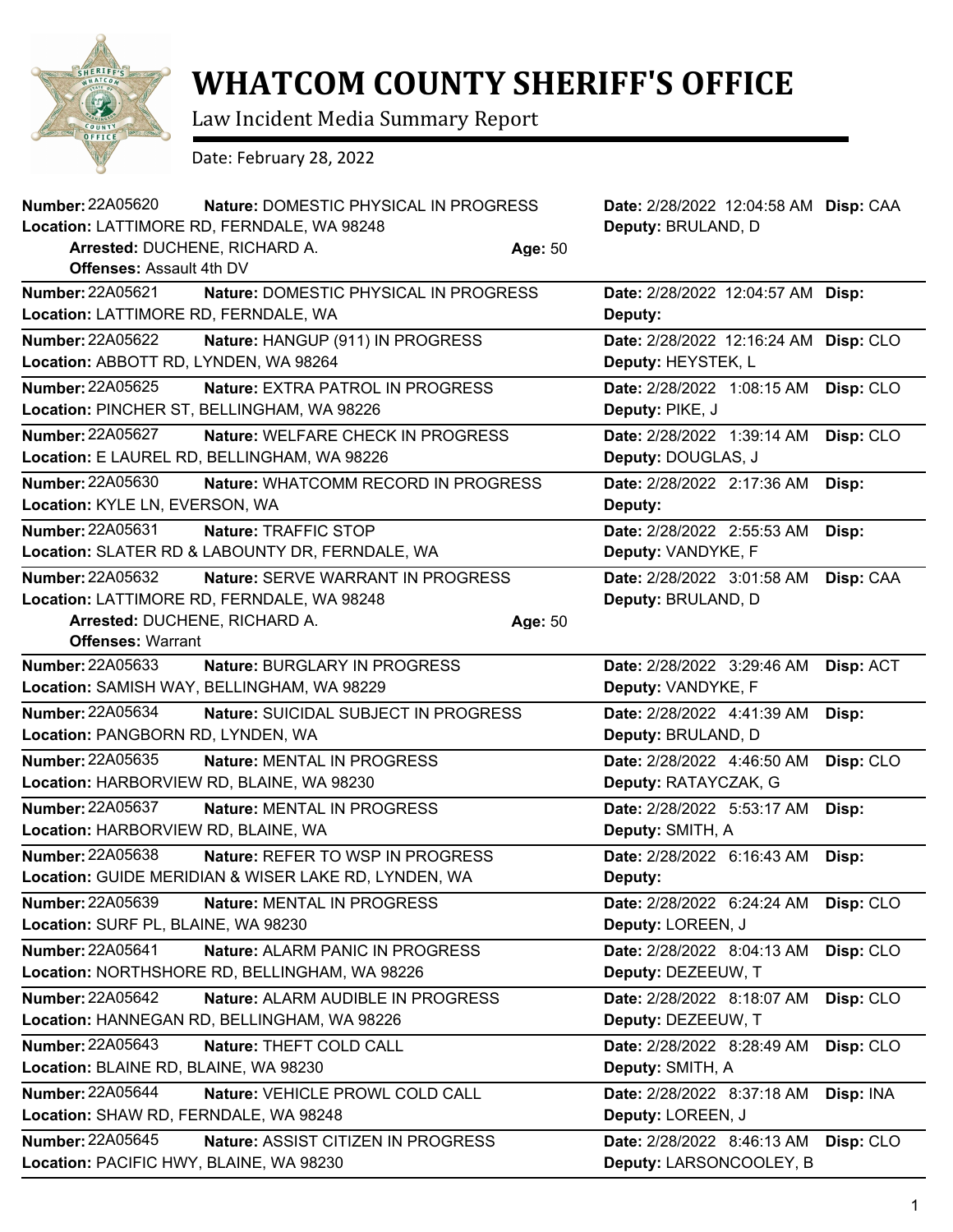| <b>Number: 22A05646</b>                   | Nature: SUSPICIOUS VEHICLE IN PROGRESS           | Date: 2/28/2022 9:19:07 AM Disp:      |           |
|-------------------------------------------|--------------------------------------------------|---------------------------------------|-----------|
| Location: BIRCH BAY DR, BLAINE, WA        |                                                  | Deputy: SMITH, A                      |           |
| <b>Number: 22A05647</b>                   | Nature: MENTAL IN PROGRESS                       | Date: 2/28/2022 9:23:31 AM            | Disp: CLO |
| Location: DELTA LINE RD, CUSTER, WA 98240 |                                                  | Deputy: BAUMAN, L                     |           |
| <b>Number: 22A05648</b>                   | Nature: FOLLOW UP                                | Date: 2/28/2022 9:24:27 AM            | Disp: CLO |
|                                           | Location: BENNETT DR, BELLINGHAM, WA 98225       | Deputy: LOREEN, J                     |           |
| <b>Number: 22A05649</b>                   | Nature: WELFARE CHECK IN PROGRESS                | Date: 2/28/2022 10:15:07 AM Disp: CLO |           |
| Location: POPPY CT, MAPLE FALLS, WA 98266 |                                                  | Deputy: LOREEN, J                     |           |
| Number: 22A05650                          | Nature: DEATH INVESTIGATION IN PROGRES           | Date: 2/28/2022 10:17:25 AM Disp: CLO |           |
|                                           | Location: SOUTH PASS RD, MAPLE FALLS, WA 98266   | Deputy: KING, M                       |           |
| Number: 22A05652                          | Nature: HARASSMENT COLD CALL                     | Date: 2/28/2022 10:21:48 AM Disp: CLO |           |
| Location: ERNESTINE LN, DEMING, WA 98244  |                                                  | Deputy: LOREEN, J                     |           |
| <b>Number: 22A05653</b>                   | Nature: VEHICLE PROWL COLD CALL                  | Date: 2/28/2022 8:19:21 AM            | Disp: CLO |
|                                           | Location: HILLSPRING RD, BELLINGHAM, WA 98226    | Deputy: BOYD, M                       |           |
| <b>Number: 22A05654</b>                   | Nature: VANDALISM COLD CALL                      | Date: 2/28/2022 10:24:12 AM Disp: CLO |           |
|                                           | Location: HOLLYWOOD AVE, BELLINGHAM, WA 98225    | Deputy: BOYD, M                       |           |
| <b>Number: 22A05655</b>                   | Nature: SUSPICIOUS PERSON IN PROGRESS            | Date: 2/28/2022 10:27:34 AM Disp:     |           |
| Location: OLD GUIDE RD, LYNDEN, WA        |                                                  | Deputy: SMITH, A                      |           |
| Number: 22A05656                          | Nature: CIVIL PROBLEM IN PROGRESS                | Date: 2/28/2022 10:39:32 AM Disp:     |           |
|                                           | Location: NORTH STAR RD, FERNDALE, WA 98248      | Deputy: LOREEN, J                     |           |
| <b>Number: 22A05657</b>                   | Nature: ASSIST CITIZEN IN PROGRESS               | Date: 2/28/2022 10:47:59 AM Disp: CLO |           |
| Location: FIR LN, MAPLE FALLS, WA 98266   |                                                  | Deputy: LOREEN, J                     |           |
| Number: 22A05658                          | Nature: ASSIST CITIZEN IN PROGRESS               | Date: 2/28/2022 11:08:43 AM Disp: CLO |           |
|                                           | Location: ENTERPRISE RD, FERNDALE, WA 98248      | Deputy: LARSONCOOLEY, B               |           |
|                                           |                                                  |                                       |           |
| <b>Number: 22A05661</b>                   | Nature: ASSAULT SIMPLE IN PROGRESS               | Date: 2/28/2022 11:42:21 AM Disp: CAA |           |
|                                           | Location: HALVERSTICK RD, LYNDEN, WA 98264       | Deputy: HAGGITH, J                    |           |
| Arrested: EHLERS, TIMOTHY W.              | Age: 56                                          |                                       |           |
| <b>Offenses: Assault 4th</b>              |                                                  |                                       |           |
| <b>Number: 22A05662</b>                   | Nature: SUSPICIOUS CIRCUMSTANCES COLD            | Date: 2/28/2022 11:44:00 AM Disp:     |           |
| Location: HALVERSTICK RD, LYNDEN, WA      |                                                  | Deputy:                               |           |
| Number: 22A05663                          | Nature: CHILD ABUSE COLD CALL                    | Date: 2/28/2022 12:02:45 PM Disp: ACT |           |
|                                           | Location: ALDERGROVE RD, FERNDALE, WA 98248      | Deputy: ROBINSON, S                   |           |
| Number: 22A05667                          | Nature: WELFARE CHECK IN PROGRESS                | Date: 2/28/2022 12:50:21 PM Disp: CLO |           |
|                                           | Location: EMERALD LAKE WAY, BELLINGHAM, WA 98226 | Deputy: ANDERS, J                     |           |
| Number: 22A05668                          | Nature: SEX OFFENDER REGISTRATION                | Date: 2/28/2022 1:01:05 PM            | Disp: CLO |
| Location: ERNESTINE LN, DEMING, WA 98244  |                                                  | Deputy: LOREEN, J                     |           |
| <b>Number: 22A05669</b>                   | Nature: CIVIL PROBLEM COLD CALL                  | Date: 2/28/2022 1:03:47 PM            | Disp: CLO |
|                                           | Location: VALLEY CREST WAY, BELLINGHAM, WA 98229 | Deputy: LARSONCOOLEY, B               |           |
| Number: 22A05671                          | Nature: FRAUD COLD CALL                          | Date: 2/28/2022 1:11:50 PM            | Disp: CLO |
|                                           | Location: GEORGE RD, POINT ROBERTS, WA 98281     | Deputy: LEACH, T                      |           |
| Number: 22A05672                          | Nature: ROBBERY STRONG ARM IN PROGRESS           | Date: 2/28/2022 1:19:54 PM            | Disp: ACT |
|                                           | Location: N LAKE SAMISH DR, BELLINGHAM, WA 98229 | Deputy: LOREEN, J                     |           |
| Number: 22A05674                          | Nature: HIT AND RUN COLD CALL                    | Date: 2/28/2022 1:54:40 PM            | Disp:     |
| Location: BIRCH BAY SQUARE ST, BLAINE, WA |                                                  | Deputy: SMITH, A                      |           |
| Number: 22A05675                          | Nature: THEFT IN PROGRESS                        | Date: 2/28/2022 1:59:29 PM            | Disp: CLO |
|                                           | Location: BIRCH BAY LYNDEN RD, CUSTER, WA 98240  | Deputy: STAFFORD, M                   |           |
| <b>Number: 22A05678</b>                   | Nature: CIVIL PROBLEM COLD CALL                  | Date: 2/28/2022 2:31:22 PM            | Disp: CLO |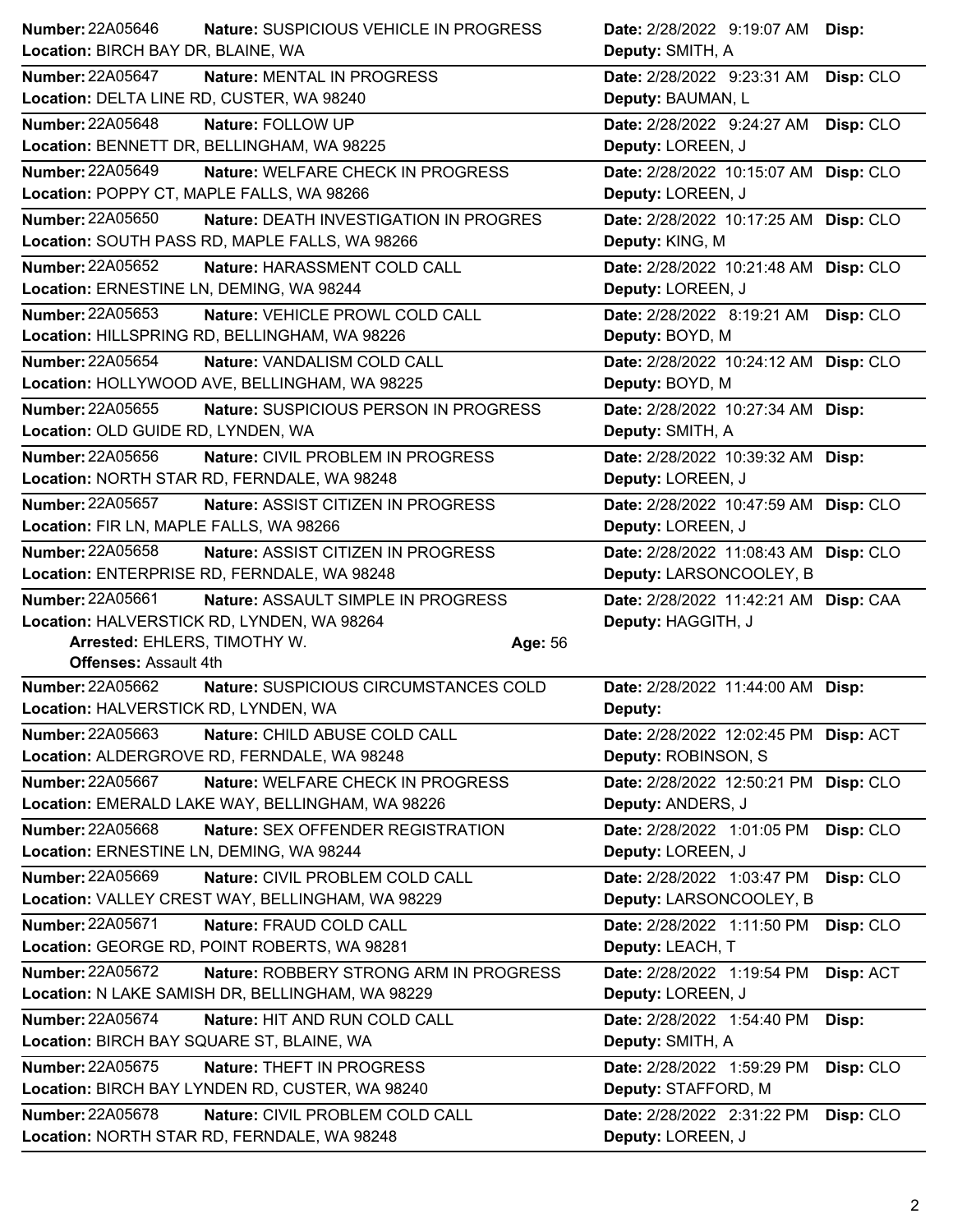| <b>Number: 22A05679</b>                   | Nature: CIVIL PROBLEM COLD CALL                             | Date: 2/28/2022 3:12:57 PM                       | Disp: CLO |
|-------------------------------------------|-------------------------------------------------------------|--------------------------------------------------|-----------|
| Location: LYN CT, CUSTER, WA 98240        |                                                             | Deputy: STAFFORD, M                              |           |
| <b>Number: 22A05680</b>                   | Nature: WELFARE CHECK IN PROGRESS                           | Date: 2/28/2022 3:13:45 PM                       | Disp:     |
| Location: CHEHALIS RD, BLAINE, WA         |                                                             | Deputy: STAFFORD, M                              |           |
| Number: 22A05681                          | Nature: SERVE WARRANT IN PROGRESS                           | Date: 2/28/2022 3:19:22 PM                       | Disp: CAA |
|                                           | Location: HALVERSTICK RD, LYNDEN, WA 98264                  | Deputy: HAGGITH, J                               |           |
| Arrested: EHLERS, TIMOTHY W.              | Age: 56                                                     |                                                  |           |
| <b>Offenses: Warrant</b>                  |                                                             |                                                  |           |
| Number: 22A05683                          | Nature: ALARM AUDIBLE IN PROGRESS                           | Date: 2/28/2022 3:37:17 PM                       | Disp: CLO |
| Location: PORTAL WAY, FERNDALE, WA 98248  |                                                             | Deputy: STAFFORD, M                              |           |
| <b>Number: 22A05686</b>                   | Nature: VEHICLE PROWL COLD CALL                             | Date: 2/28/2022 12:14:35 PM Disp: CLO            |           |
|                                           | Location: W LAUREL RD, FERNDALE, WA 98248                   | Deputy: BOYD, M                                  |           |
| Number: 22A05687                          | Nature: THEFT COLD CALL                                     | Date: 2/28/2022 4:34:57 PM                       | Disp: CLO |
|                                           | Location: GOLDEN VALLEY BLVD, MAPLE FALLS, WA 98266         | Deputy:                                          |           |
| <b>Number: 22A05688</b>                   | Nature: CIVIL PROBLEM COLD CALL                             | Date: 2/28/2022 4:37:46 PM                       | Disp: CLO |
|                                           | Location: BIRCH BAY LYNDEN ROAD, BLAINE, WA                 | Deputy: STAFFORD, M                              |           |
| Number: 22A05689                          | Nature: MVA INJURY IN PROGRESS                              | Date: 2/28/2022 4:42:04 PM                       | Disp: CLO |
|                                           | Location: E SMITH RD & HANNEGAN RD, BELLINGHAM, WA 98226    | Deputy: ANDERS, J                                |           |
| <b>Number: 22A05690</b>                   | Nature: DOMESTIC VERBAL IN PROGRESS                         | Date: 2/28/2022 5:04:55 PM                       | Disp:     |
| Location: BOUNDARY LN, BLAINE, WA         |                                                             | Deputy:                                          |           |
| Number: 22A05691                          | Nature: DOMESTIC PHYSICAL IN PROGRESS                       | Date: 2/28/2022 5:13:42 PM                       | Disp: CLO |
|                                           | Location: BENNETT DR, BELLINGHAM, WA 98225                  | Deputy: WRIGHT, M                                |           |
| <b>Number: 22A05692</b>                   | Nature: SUSPICIOUS CIRCUMSTANCES COLD                       | Date: 2/28/2022 5:19:37 PM                       | Disp: CLO |
|                                           | Location: THORNTON RD, FERNDALE, WA 98248                   | Deputy: STAFFORD, M                              |           |
| <b>Number: 22A05695</b>                   | Nature: BURGLARY COLD CALL                                  | Date: 2/28/2022 5:40:03 PM                       | Disp: CLO |
| Location: OLSON RD, FERNDALE, WA 98248    |                                                             | Deputy: WRIGHT, M                                |           |
| Number: 22A05696                          | Nature: Not available.                                      | Date: 2/28/2022 5:41:25 PM                       | Disp:     |
|                                           | Location: BOUNDARY BAY RD & ELIZABETH DR, POINT ROBERTS, WA | Deputy: LEACH, T                                 |           |
| <b>Number: 22A05697</b>                   | Nature: DEATH INVESTIGATION IN PROGRES                      | Date: 2/28/2022 5:51:03 PM                       | Disp: CLO |
| Location: WISER LN, LYNDEN, WA 98264      |                                                             | Deputy: HEYSTEK, L                               |           |
| <b>Number: 22A05698</b>                   | Nature: FOLLOW UP                                           | Date: 2/28/2022 6:11:51 PM Disp:                 |           |
| Location: BENNETT DR, BELLINGHAM, WA      |                                                             | Deputy:                                          |           |
| <b>Number: 22A05699</b>                   | Nature: WATCH FOR IN PROGRESS                               | Date: 2/28/2022 6:16:42 PM                       | Disp: CLO |
| Location: HALIBUT DR, BLAINE, WA 98230    |                                                             | Deputy: STAFFORD, M                              |           |
| <b>Number: 22A05700</b>                   | Nature: Not available.                                      | Date: 2/28/2022 6:17:52 PM                       | Disp: CLO |
| Location: APA RD, POINT ROBERTS, WA 98281 |                                                             | Deputy: STAFFORD, M                              |           |
| Number: 22A05701                          | Nature: WATCH FOR IN PROGRESS                               | Date: 2/28/2022 6:53:05 PM                       | Disp:     |
|                                           | Location: LINCOLN RD & HARBORVIEW RD, BLAINE, WA            | Deputy:                                          |           |
| Number: 22A05702                          | Nature: ANIMAL PROBLEM COLD CALL                            | Date: 2/28/2022 7:04:31 PM                       | Disp: CLO |
|                                           | Location: DEAN DR & BIRCH BAY LYNDEN ROAD, CUSTER, WA 98244 | Deputy: STAFFORD, M                              |           |
| <b>Number: 22A05703</b>                   | Nature: MVA NON BLKING/NON INJURY IN P                      | Date: 2/28/2022 7:18:45 PM                       | Disp:     |
|                                           | Location: GRANDVIEW RD & JACKSON RD, BLAINE, WA 98230       | Deputy: STAFFORD, M                              |           |
| Number: 22A05705                          | Nature: WATCH FOR IN PROGRESS                               | Date: 2/28/2022 7:40:10 PM                       |           |
| Location: SLATER RD, FERNDALE, WA         |                                                             | Deputy:                                          | Disp:     |
| Number: 22A05707                          |                                                             |                                                  |           |
| Location: ORION WA, BELLINGHAM, WA        | Nature: CIVIL PROBLEM IN PROGRESS                           | Date: 2/28/2022 7:54:24 PM<br>Deputy: HEYSTEK, L | Disp:     |
|                                           |                                                             |                                                  |           |
| <b>Number: 22A05709</b>                   | Nature: WATCH FOR IN PROGRESS                               | Date: 2/28/2022 9:53:13 PM                       | Disp:     |
|                                           | Location: FRONTIER VALLEY LN, MAPLE FALLS, WA               | Deputy:                                          |           |